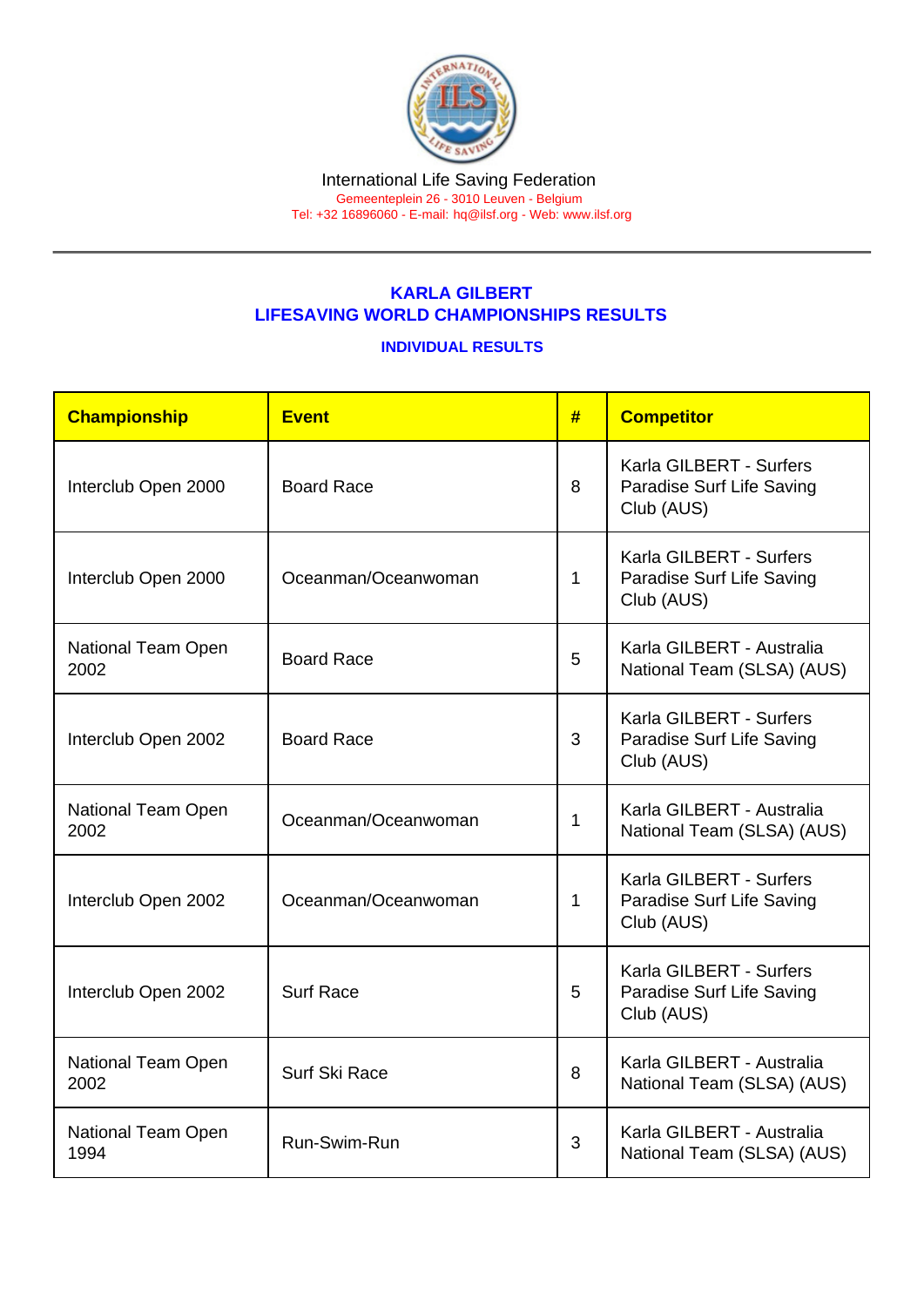| Championship                      | <b>Event</b>     | # | <b>Competitor</b>                                       |
|-----------------------------------|------------------|---|---------------------------------------------------------|
| National Team Open<br>1994        | <b>Surf Race</b> |   | Karla GILBERT - Australia<br>National Team (SLSA) (AUS) |
| <b>National Team Open</b><br>1994 | 2km Beach Run    |   | Karla GILBERT - Australia<br>National Team (SLSA) (AUS) |

DISCLAIMER: These are sports results as retrieved on 25 Jun 2022 and are subject to change due to corrections.

If you think the displayed result is incorrectly presented, please raise a flag at [The ILS Lifesaving Sport Website.](https://sport.ilsf.org)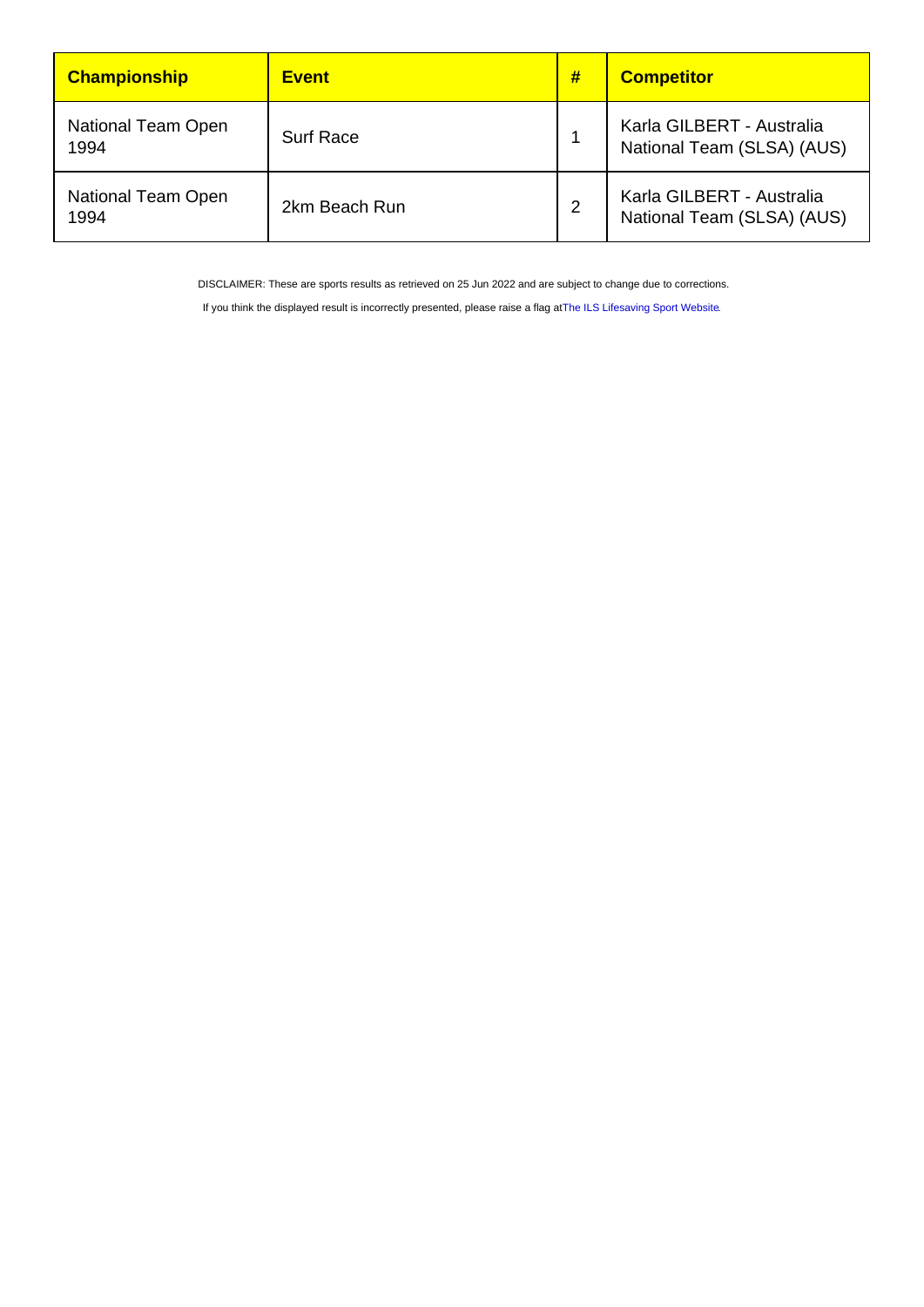International Life Saving Federation Gemeenteplein 26 - 3010 Leuven - Belgium Tel: +32 16896060 - E-mail: [hq@ilsf.org](mailto:hq@ilsf.org) - Web: [www.ilsf.org](https://www.ilsf.org)

## KARLA GILBERT LIFESAVING WORLD CHAMPIONSHIPS RESULTS

TEAM RESULTS